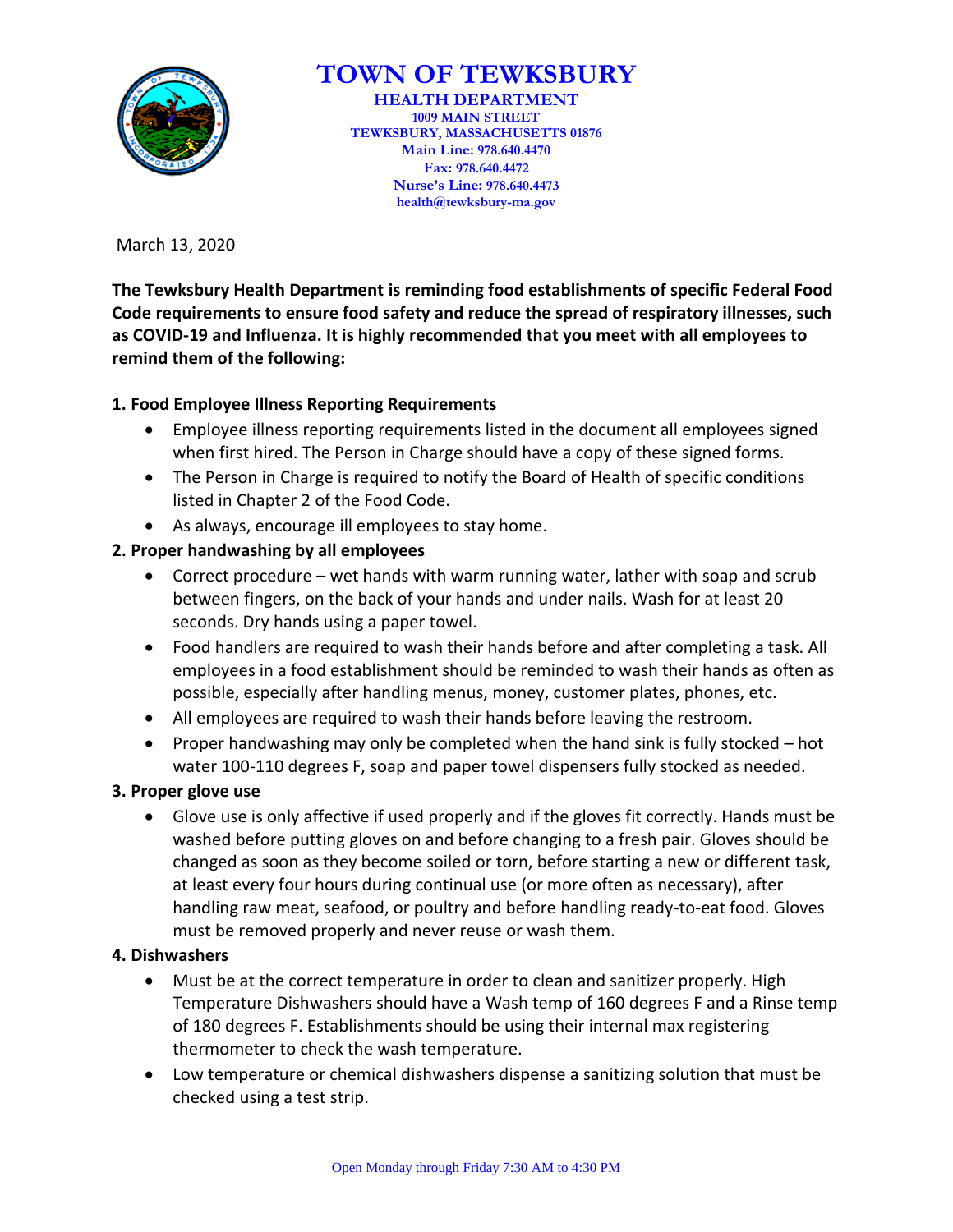## **5. 3 compartment sink**

- Scrape or rinse away any leftover food on the dishes. In the first bay, scrub all surfaces of the dishes in warm, soapy water. Sanitizing will not kill pathogens if grime is in the way.
- In the second bay, rinse the dishes you previously cleaned in clear warm water. Soap residue can prevent sanitizer from killing germs. Good rinsing makes sanitizing more effective.
- In the third bay, soak rinsed dishes in a chemical sanitizing solution or hot water. Dishes should be completely submerged. If using a chemical sanitizer, read the directions on the container to know how long the dishes must stay in the solution (contact time).
- The final step is to air-dry the dishes. This is very important, as towel-drying cleaned and sanitized dishes may contaminate them.
- It is very important you follow the product manufacturer instructions. Directions should be posted above the 3bay sink for employees to refer to.

**6. Sanitizer** – Test strips are required to check the sanitizer concentration. You must use the correct strip for the correct sanitizer.

- Chlorine should be at 50-100 ppm and Quaternary Ammonium should be 150-300 ppm (or according to manufacture specifications)
- Always follow directions for chemicals **exactly** as written on the bottle. MSDS sheets must be available onsite. Never mix chemicals.

## **7. Clean and Disinfect non-food contact surfaces**

- Keep non-food contact surfaces clean and use diluted bleach solution or alcohol solution with at least 70% alcohol to disinfect those surfaces. (Cleaning and disinfecting are both important.)
- Clean and disinfect surfaces that customers touch often such as tables, door handles, serving utensils, tables, chair, menus, etc.
- Items directly touched by customers **must be cleaned and sanitized after use and before use by a new customer**. Specifically tables, menus, condiments, chairs, etc.

## **8. Food contact surfaces**

- Must be cleaned with a food approved cleaning solution, such as chlorine or quaternary ammonium mentioned above.
- Sanitizer solutions/buckets should be tested when first mixed, and changed at least every four hours. Sanitizing clothes should be stored in the solution in between use.
- It is important to clean and sanitize surfaces in the kitchen frequently such as door handles, sink handles, refrigerator door handles, etc. Dampness can cause remaining viruses on surfaces to survive and multiply, avoid this by cleaning, disinfecting and drying frequently.

## **Additional recommendations that may help your establishment, customers and employees:**

Sign at the front door reminding customers to wash hands frequently, use hand sanitizer while in public places, reminders of how to stop the spread of germs